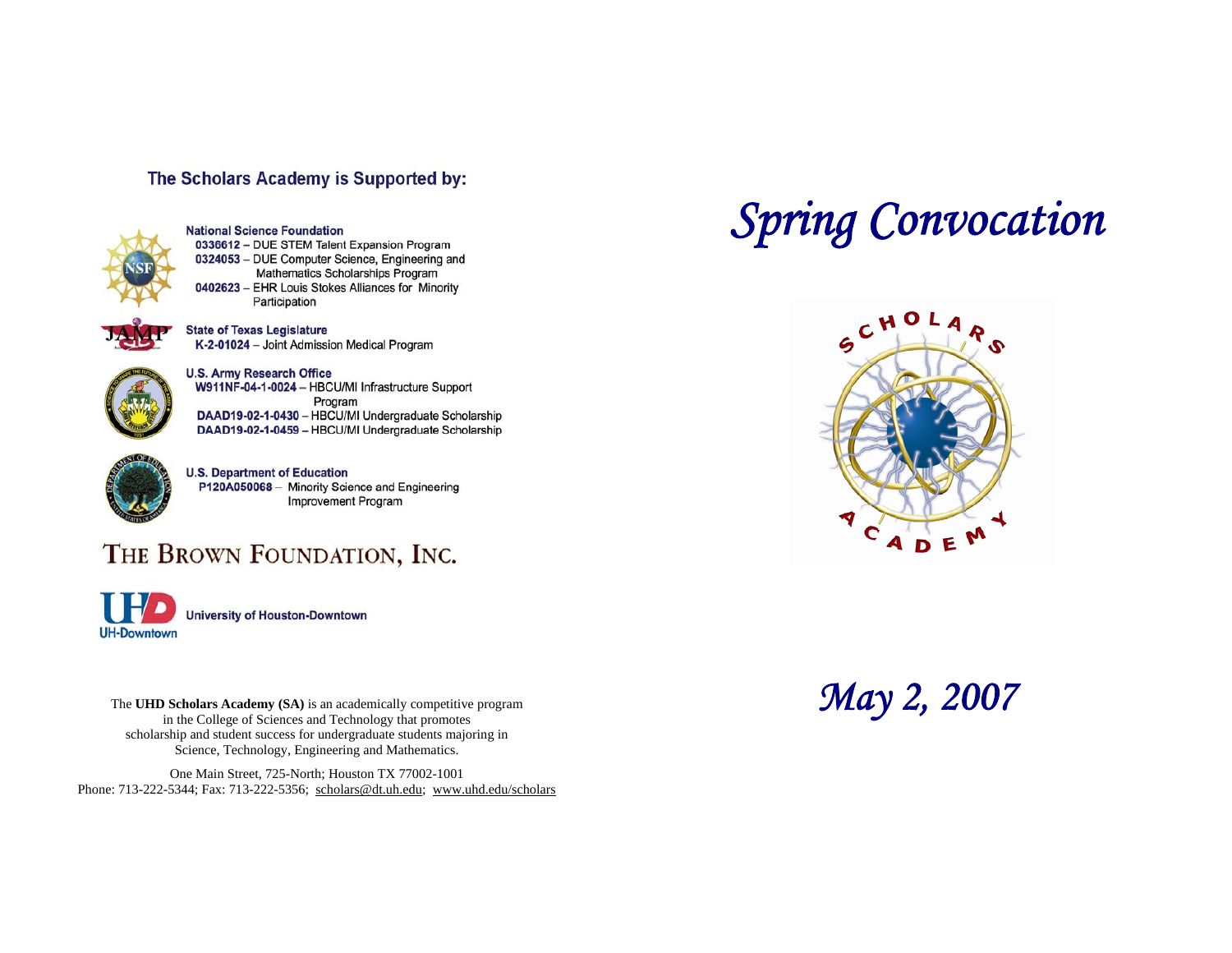

#### **Scholars Academy Staff**

Administrative Secretary: Ms. Jackie Corvera Director: Dr. Vicky Estrera Peer Mentor Coordinator: Ms. Mitsue Nakamura Program Manager: Mr. Rene Garcia Student Assistants: Enedina Jasso, Carlos Lacayo, Jenny Martinez

#### **Co-Directors**

Dr. Richard Aló **Dr. Kenneth Oberhoff** Dr. Dennis Rodriguez<br>Dr. Alberto Gomez-Rivas Dean George Pincus Dr. Larry Spears Dr. Alberto Gomez-Rivas

Dr. Akif Uzman



## *Scholars Academy Members Spring 2007 Scholars Academy Members Spring 2007*

Seyed Abedi Nydia Cordero Nguyen Lam Binh Nguyen Danil Safin Henia Abid Fabiola Cortez Vien Lam Duy Nguyen Anisa Saleh Clyde Abraham Emily DeLaGarza Connie Larsson Thao Nguyen Laura Sanchez Jennifer Abrams Maria DeLeon Julio LaTorre Thu Nguyen Stephen Seidel Kethlyn Africa Rosalinda Delgado To-Kwok Lau Tom (Si) Nguyen Oluwadamilola Seriki Betul Akin Adam Drake Phoebe Laurent Vy Nguyen Kulsoom Shah Abdifatah Ali Betsy Escobar Eric LeDoux Shafeeq Noorudeen Christopher Sharpe Mirella Alonzo Elena Espino Aaron Lewis Shajeer Noorudeen Elva Sierra Karla Alvarez London Flores-Swanson Idalina Limon Moriam Ojelade Mark Smithers Adolfo Aranzales David Forero Gabriela Lopez Shamsideen Ojelade Olga Soto Shidrokh Ardestani Jonathan Gamez Shawn Luce Cynthia Olvera Christian Spampinato Rosalinda Arenas Kunjal Gandhi Liem Luong Michael Omoro Nicolas Spampinato Norma Ascencio Dennis Garcia Elizabeth Magreola Justine Onyedebelu Marvin Stephen Christopher Ash, Jr. Cynthia Garza Jerry Maliti Daniel Osakue Ibiene Tamuno Sujan Bajracharya Mario Garza Donica Manak Moses Osoro Tarfa Tarar Elise Balhoff Ruby Garza Steven Manak Kristopher Overholt Brian Terry Araly Barrera Edgar Gatica Amber Martinez Blythe Parham Juan Tito Floribel Beiza Micaela Gilbert Carol Martinez Alarna Paterson Antonio Tito, Jr. Adrian Berry Lisa Gonzales Jenny Martinez Nicolle Patterson Khady Toure Brendon Bingwa Audrey Gonzalez Victor Martinez Mesias Pedroza Nghia Tran Reyna Bonilla Lauren Gracia Troy Mason Silvia Pejerrey Phong Tran Christopher Bowes Celina Guillen Sanu Mathew Kristi Pennington Jose Trinidad Richard Bryant Robyn Hanna Merlin Mathews Hugo Peralta Charles Varghese Jacques Burhama Ginger Haug Gloria Matta-Aldana Krista Perdue Justin Varghese Wendy Callejas William Holtkamp Robin May Trisha Pfluger Mario Vasquez Ambar Cancino Zahid Hossain Robert McCardell Le Phan Michael Carolan Jeffrey Hume Paula Medrano German Ramirez Evelin Villa Flor Castro Victoria Ike Cindy Menendez Ernesto Ramirez, Jr. An Vo Juan Cavazos Joseph Irving Mohamedwesam Mohamed Patricia Ramon Amanda Walker Debora Cervantes Claudia Jimenez-Lopez Rim Mohamed Johnny Ramos Marium Waqar Teofilo Chacon Nirmal John Pantea Mohammadi Juan Razo Courtney Watts Michelle Chatman Anthony Johnson Timothy Morales Roberto Reyes Lisa Weigle Tiffanie Chatman Swati Kale Claudia Moreno Rachel Richison Jonathan Whittenton David Cherian Jonathon Keele Victoria Morillon Nida Rizvi Gabriel Williams Grantley Christie Uffaf Khan David Nanyes Brian Rodriguez Hiba Zwiya Angel Coombs Po-Hsien Kuo Wilmer Naranjo Reuben Rodriguez

Alicia Corazon Carlos Lacayo, Jr. Jiawen Ng Juan Romero

Avani Verma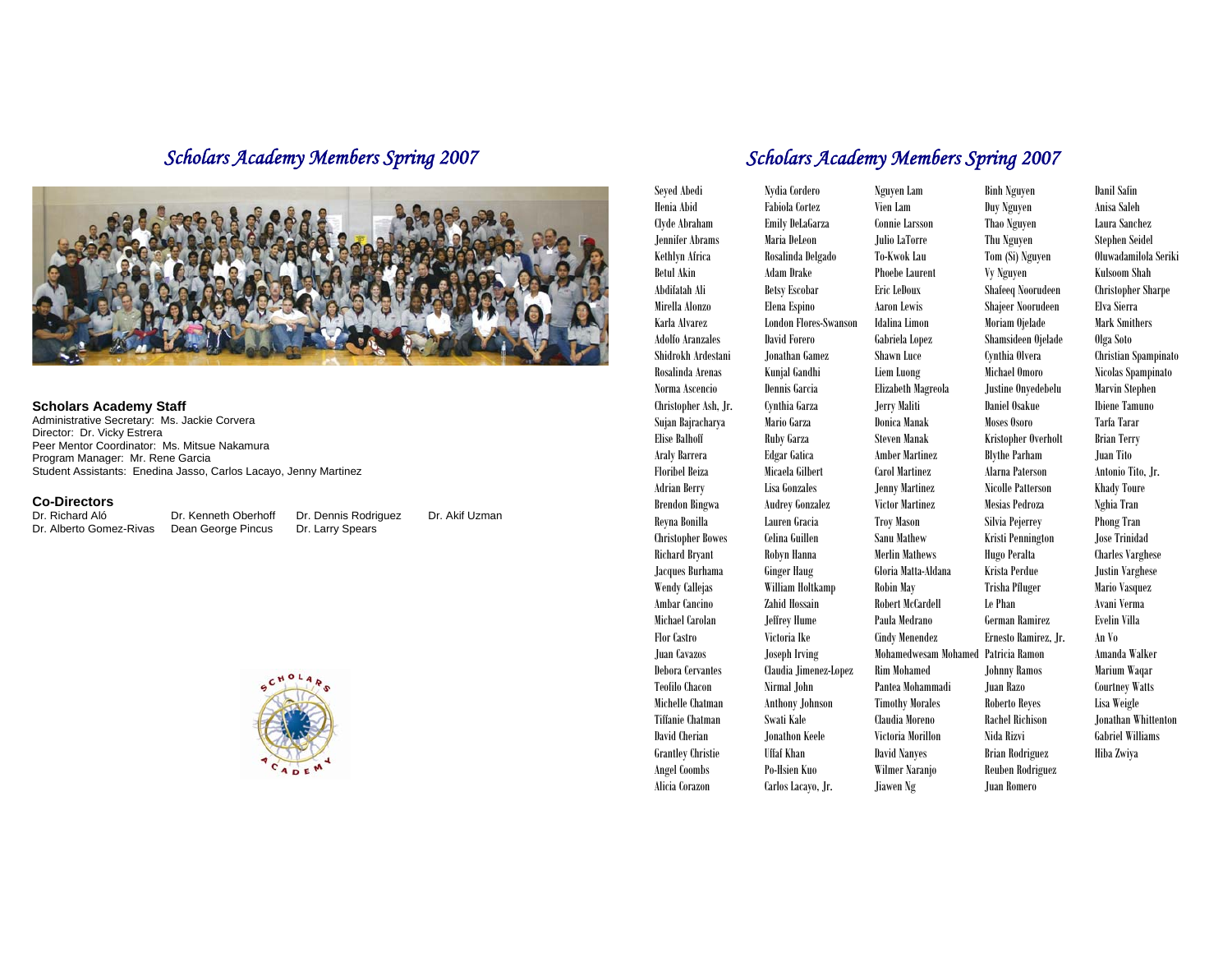## **2007 Honor Corps**

# Brendon Bingwa

**Shawn Luce** Betul Akin Liem Luong Adolfo Aranzales Robin May<br>Flise Balhoff Blawen No Elise Balhoff Jiawen Ng<br>Araly Barrera **Binh Nauve** Binh Nguyen<br>Duy Nguyen Jacques Burhama Shajeer Noorudeen Michelle Chatman Shamsideen Ojelade<br>Grantley Christie Michael Omoro Grantley Christie<br>Dennis Garcia Kristopher Overholt Lauren Gracia Blythe Parham<br>Zabid Hossien Blicolle Patterso Nicolle Patterson Swati Kale **Kristi Pennington**<br>
Juan Razo<br>
Juan Razo Jonathon Keele Po-Hsien Kuo Rachel Richison Connie Larsson Oluwadamilola Seriki To Kwok Lau Nicolas Spampinato

## **Brown Foundation Leadership Awards**

Celina Guillen

Vien Lam Kristopher Overholt

## **Spring 2007 Graduating Seniors**

Jennifer Abrams Tiffanie Chatman Betul Akin David Cherian Mirella Alonzo Nydia Cordero Karla Alvarez **Adam Drake** Shidrokh Ardestani Ruby Garza<br>Flise Balhoff Celina Guille Christopher Bowes William Holtkamp Michael Carolan Swati Kale

Teofilo Chacon Jose Gamez Mario Garza Ginger Haug Vien Lam Donica Manak Steven Manak Gloria Matta-Aldana Rim Mohamed

Antonio Tito Nghia Tran Phong Tran Avani Verma Amanda Walker Gabriel Williams **Second Year** Henia Abid Jennifer Abrams Shidrokh Ardestani Teofilo Chacon Nydia Cordero Emily DeLaGarza William Holtkamp **Third Year** 

Christopher Sharpe

Duy Nauven Moses Osoro Mesias Pedroza Trisha Pfluger

Roberto Reyes Brian Rodriguez Olga Soto Marvin Stephen Khady Toure Mario Vasquez Avani Verma Amanda Walker Hiba Zwiya

Nguyen Lam Sanu Mathew Gloria Matta-Aldana Wilmer Naranjo Shafeeq Noorudeen Trisha Pfluger Marvin Stephen Juan Tito Hiba Zwiya

Karla Alvarez David Cherian Celina Guillen Vien Lam Moriam Ojelade Moses Osoro Brian Terry



Above are SA Graduates at the Fall 2006 Commencement: Fabian Ramirez; Laura Castellanos; Chau Hoang; Craig Foster; Fernando Fernandez; Xena Bannis; Eloy Ortega; Aaron Murray; Eimy Flores; Claudia Mendez; and Mohamed Diarra.

## *Awards Program*

#### *Welcome and Opening Remarks*

Dr. Vicky Estrera, Scholars Academy Director

## *Special Recognition:*

## **Scholarship Achievements**

|            | Joint Admission Medical Program Scholars |
|------------|------------------------------------------|
| Nguyen Lam | Vien Lam                                 |

*Red Rose Scholars for 2006-2007* Henia Abid Teofilo Chacon Vien Lam Jana Carter Nydia Cordero Wilmer Naranjo

Moses Osoro<sup>"</sup>

Shafeeq Noorudeen

## Juan Razo Hiba Zwiya

## *Red Rose Scholars for 2007-2008*

Adolfo Aranzales Nguyen Lam Kristi Pennington Emily DeLaGarza Shafeeq Noorudeen Juan Razo Lauren Gracia

Paula Medrano

Tom (Si) Nguyen

Nicolas Spampinato Antonio Tito

#### **Research Achievements**

#### *Internships & Research Programs (Summer 2006 to Spring 2007)*

Henia Abid Shermel Edward-Maddox Gloria Matta-Aldana Jennifer Abrams Fernando Fernandez Robin May Adolfo Aranzales Michael Carolan Nguyen Lam<br>
Jana Carter Nien Lam Anita Delgadillo<br>Adam Drake

Karla Alvarez **Cynthia Garza** Vincent Melgarejo<br>Adolfo Aranzales Mario Garza **Claudia Mendez** Shidrokh Ardestani Robyn Hanna Rim Mohamed Norma Ascencio Joel Henderson Claudia Moreno Elise Balhoff **Mülliam Holtkamp** Aaron Murray<br>
Floribel Beiza **Ballic Contained Anti-Channes**<br>
Oavid Nanyes Floribel Beiza **Chang Containst Container Changes**<br>Claudia Jimenez-Lopez Binh Nguyen Claudia Jimenez-Lopez Binh Nguyen<br>Jonathon Keele Quynh Nguyen Richard Bryant Jonathon Keele Quynh Nguyen Michelle Chatman Connie Larsson Shafeeq Noorudeen To-Kwok Lau Shafeer Noorudeen Daisy Cherian Shawn Luce Moriam Ojelade David Cherian **Liem Luong** Shamsideen Ojelade<br>Grantley Christie **Elizabeth Magreola** Chukwuma Okeke Grantley Christie Elizabeth Magreola Chukwuma Okeke Steven Manak Nydia Cordero Shuaib Mansoori Kristopher Overholt<br>
Emily DeLaGarza Troy Mason Nicolle Patterson Emily DeLaGarza Troy Mason Nicolle Patterson<br>
Anita Delgadillo Karim Masri Nesias Pedroza **Merlin Mathews** 

Kristi Pennington Hugo Peralta Trisha Pfluger Ernesto Ramirez Patricia Ramon Monica Rios Brian Rodriguez Juan Romero Janeth Sanchez Oluwadamilola Seriki Danyal Shaikh Mark Smithers Nicolas Spampinato Brian Terry Antonio Tito Nghia Tran Avani Verma An Vo Amanda Walker Lisa Weigle Gabriel Williams Josh Wolfe